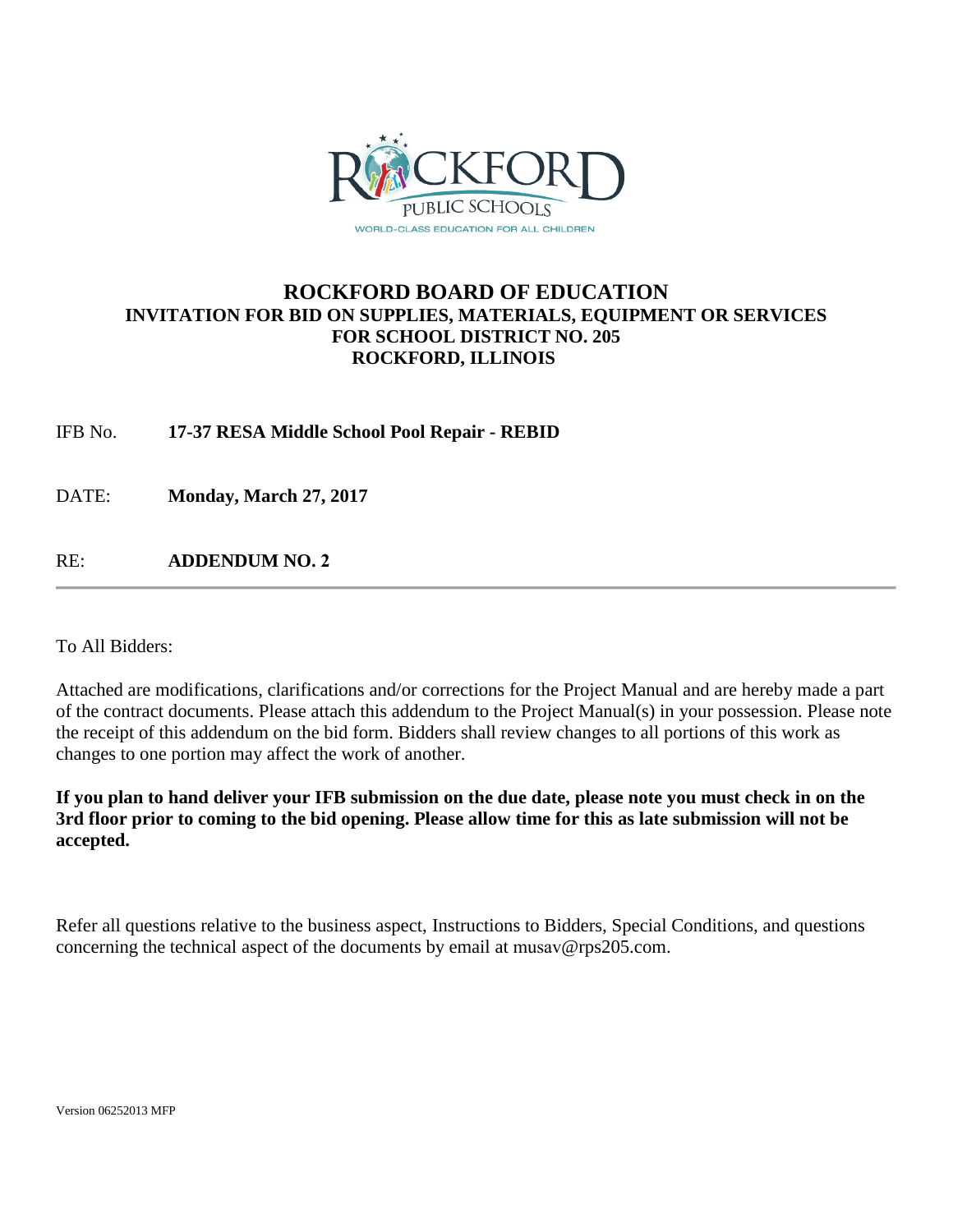#### ADDENDUM NO. 2

### ROCKFORD PUBLIC SCHOOLS 17‐37 RESA Middle School Pool Repair – REBID

Items Included:

#### A. RPS Pre‐Bid Conference Opening Statement

#### Project Clarification

The Pre‐Bid Conference Opening Statement included in Addendum #1 incorrectly stated that the pre‐bid conference held on March 14, 2017 was a mandatory pre‐bid conference. This conference was not mandatory as stated in Rockford Public Schools IFB 17‐37 RESA Middle School Pool Repair ‐ REBID. A revised Pre‐bid Conference Opening Statement has been included in Addendum #2.